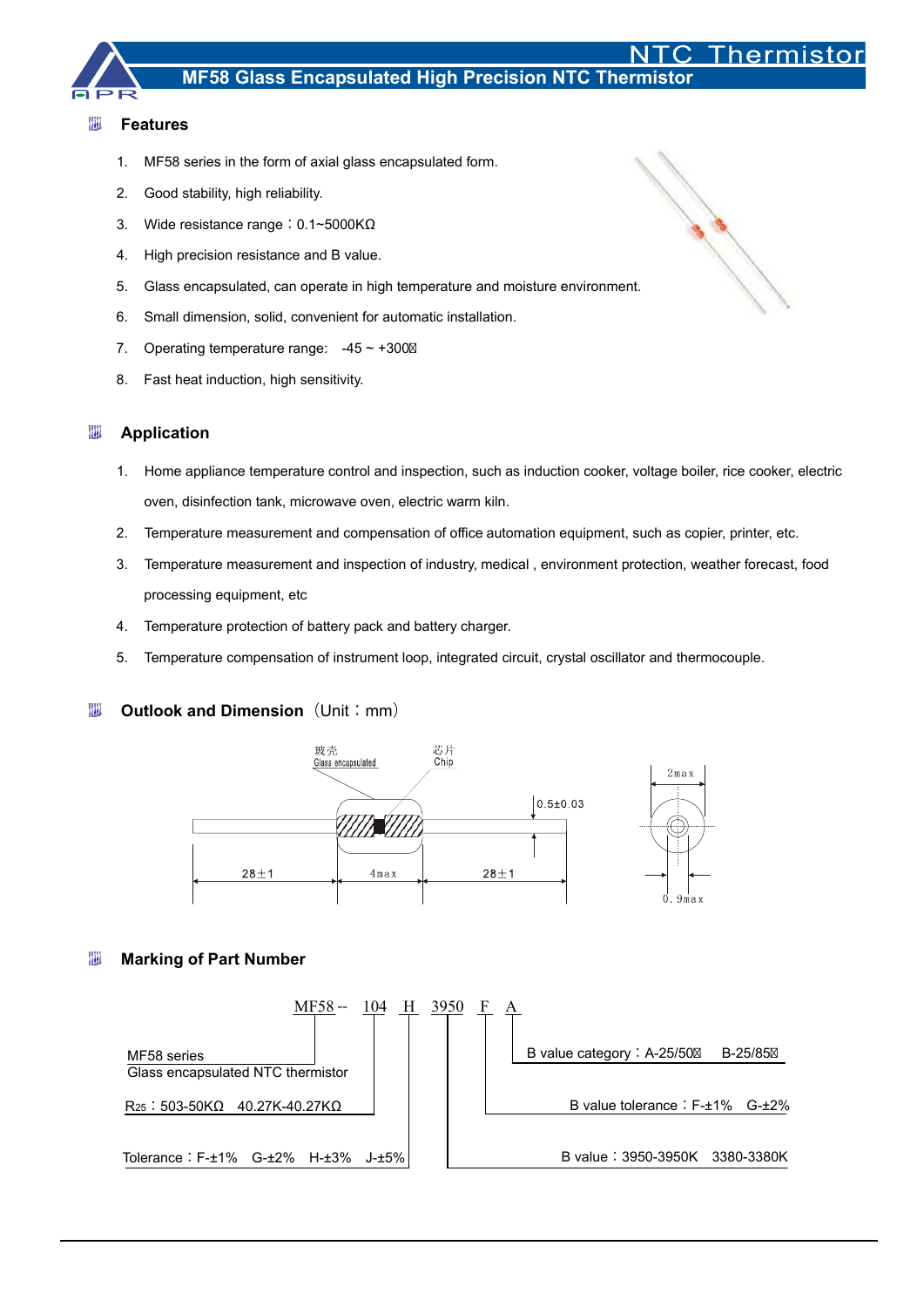

# **MF58 Glass Encapsulated High Precision NTC Thermistor**

### 懒 **Data Sheet**

|                    | Resistance @25<br>$(R_{25})$ |                        | B<br>Value            |                        | Operating            | Dissipation      | Thermal<br>Time | Rated         |
|--------------------|------------------------------|------------------------|-----------------------|------------------------|----------------------|------------------|-----------------|---------------|
| Part Number        | Resistance<br>(KQ)           | Tolerance<br>$(\pm\%)$ | <b>B</b> Value<br>(K) | Tolerance<br>$(\pm\%)$ | Temperature<br>$($ ) | Factor<br>(mW/ ) | Constant<br>(S) | Power<br>(mW) |
| MF58-502□3470□A    | 5                            | 1, 2, 3, 5             | 3470                  | 0.5, 1, 2              |                      | $\geq 2.0$       | $≤10$           | $\leq 50$     |
| MF58-5.369K□3434□A | 5.369                        |                        | 3434                  |                        |                      | In still air     | In still air    |               |
| MF58-103□3270□A    | 10                           |                        | 3270                  |                        |                      |                  |                 |               |
| MF58-103□3435□B    | 10                           |                        | 3435                  |                        |                      |                  |                 |               |
| MF58-103□3470□A    | 10                           |                        | 3470                  |                        |                      |                  |                 |               |
| MF58-103□3550□A    | $10$                         |                        | 3550                  |                        |                      |                  |                 |               |
| MF58-103□3600□A    | 10                           |                        | 3600                  |                        |                      |                  |                 |               |
| MF58-103□3630□A    | 10                           |                        | 3630                  |                        |                      |                  |                 |               |
| MF58-103□3700□A    | 10                           |                        | 3700                  |                        |                      |                  |                 |               |
| MF58-103□3899□A    | 10                           |                        | 3899                  |                        |                      |                  |                 |               |
| MF58-103□3950□A    | 10                           |                        | 3950                  |                        |                      |                  |                 |               |
| MF58-10.74K□3434□A | 10.74                        |                        | 3434                  |                        | $-45$ ~ +250         |                  |                 |               |
| MF58-203□3950□A    | 20                           |                        | 3950                  |                        |                      |                  |                 |               |
| MF58-223□3850□A    | 22                           |                        | 3850                  |                        |                      |                  |                 |               |
| MF58-303□4020□A    | 30                           |                        | 4020                  |                        |                      |                  |                 |               |
| MF58-40.27K□3900□A | 40.27                        |                        | 3900                  |                        |                      |                  |                 |               |
| MF58-473□3950□A    | 47                           |                        | 3950                  |                        |                      |                  |                 |               |
| MF58-49.12K□3955□A | 49.12                        |                        | 3955                  |                        |                      |                  |                 |               |
| MF58-503□3800□A    | 50                           |                        | 3800                  |                        |                      |                  |                 |               |
| MF58-503□3930□A    | 50                           |                        | 3930                  |                        |                      |                  |                 |               |
| MF58-503□3950□A    | 50                           |                        | 3950                  |                        |                      |                  |                 |               |
| MF58-503□3990□A    | 50                           |                        | 3990                  |                        |                      |                  |                 |               |
| MF58-503□4050□A    | 50                           |                        | 4050                  |                        |                      |                  |                 |               |
| MF58-58.5K□3942□A  | 58.5                         |                        | 3942                  |                        |                      |                  |                 |               |
| MF58-98.63K□4016□A | 98.63                        |                        | 4016                  |                        | $-30$ ~ $+300$       |                  |                 |               |
| MF58-104□3700□A    | 100                          |                        | 3700                  |                        |                      |                  |                 |               |
| MF58-104□3899□A    | 100                          |                        | 3899                  |                        |                      |                  |                 |               |
| MF58-104□3930□A    | 100                          |                        | 3930                  |                        |                      |                  |                 |               |
| MF58-104□3950□A    | 100                          |                        | 3950                  |                        |                      |                  |                 |               |
| MF58-104□3990□A    | 100                          |                        | 3990                  |                        |                      |                  |                 |               |
| MF58-104□4050□A    | 100                          |                        | 4050                  |                        |                      |                  |                 |               |
| MF58-104□4120□A    | 100                          |                        | 4120                  |                        |                      |                  |                 |               |
| MF58-104□4200□A    | 100                          |                        | 4200                  |                        |                      |                  |                 |               |
| MF58-204□3899□A    | 200                          |                        | 3899                  |                        |                      |                  |                 |               |
| MF58-204□4200□A    | 200                          |                        | 4200                  |                        |                      |                  |                 |               |
| MF58-204□4260□A    | 200                          |                        | 4260                  |                        |                      |                  |                 |               |
| MF58-204□4320□A    | 200                          |                        | 4320                  |                        |                      |                  |                 |               |
| MF58-231.4K□4170□A | 231.4                        |                        | 4170                  |                        |                      |                  |                 |               |
| MF58-504□4250□A    | 500                          |                        | 4250                  |                        |                      |                  |                 |               |